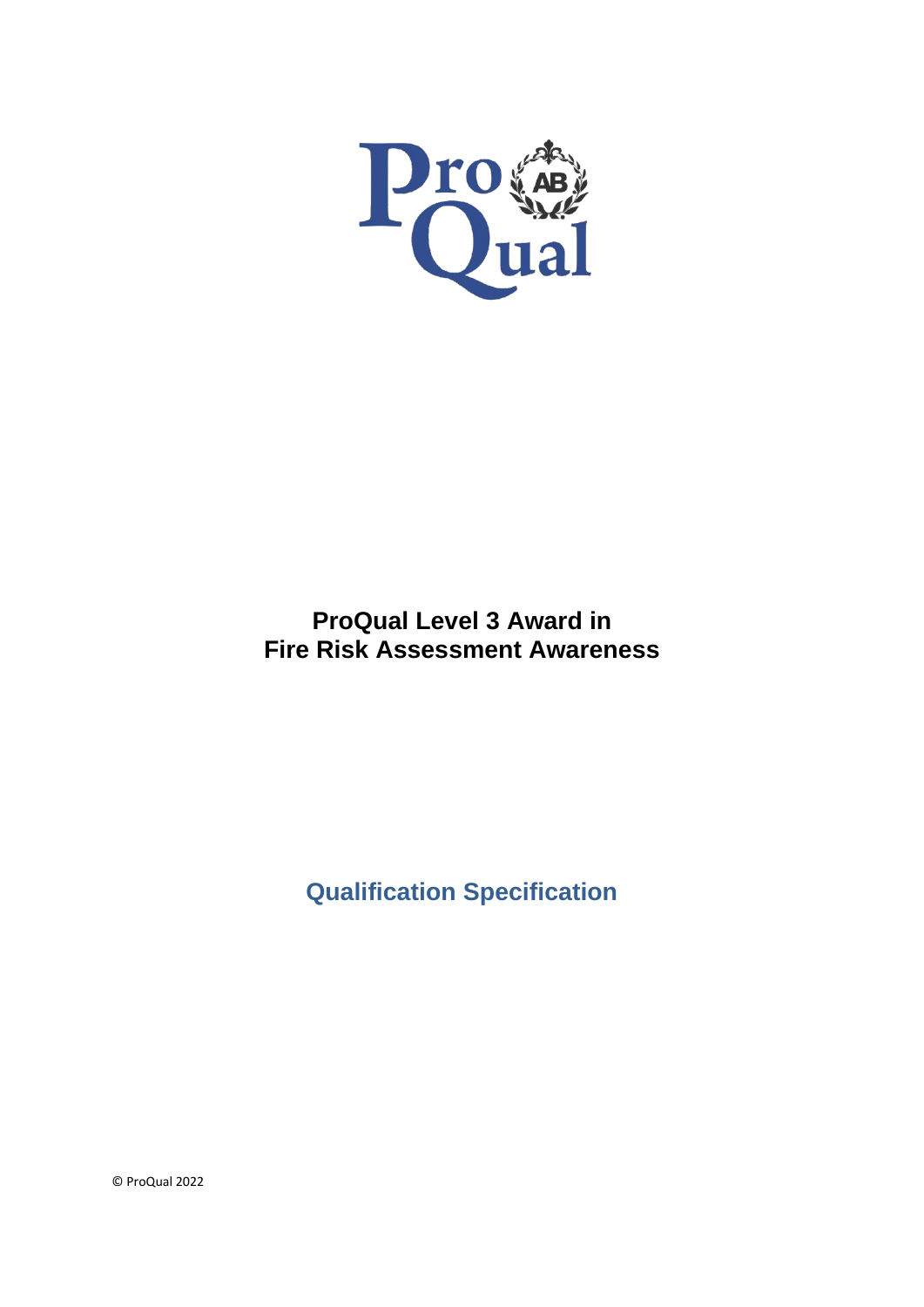# **Contents**

|                                                   | Page |
|---------------------------------------------------|------|
| Introduction                                      | 3    |
| <b>Qualification profile</b>                      | 3    |
| <b>Qualification structure</b>                    | 4    |
| Centre requirements                               | 4    |
| Support for candidates                            | 4    |
| Assessment                                        | 4    |
| Internal quality assurance                        | 5    |
| Adjustments to assessment                         | 5    |
| Results enquiries and appeals                     | 5    |
| Certification                                     | 6    |
| Units - learning outcomes and assessment criteria | 7    |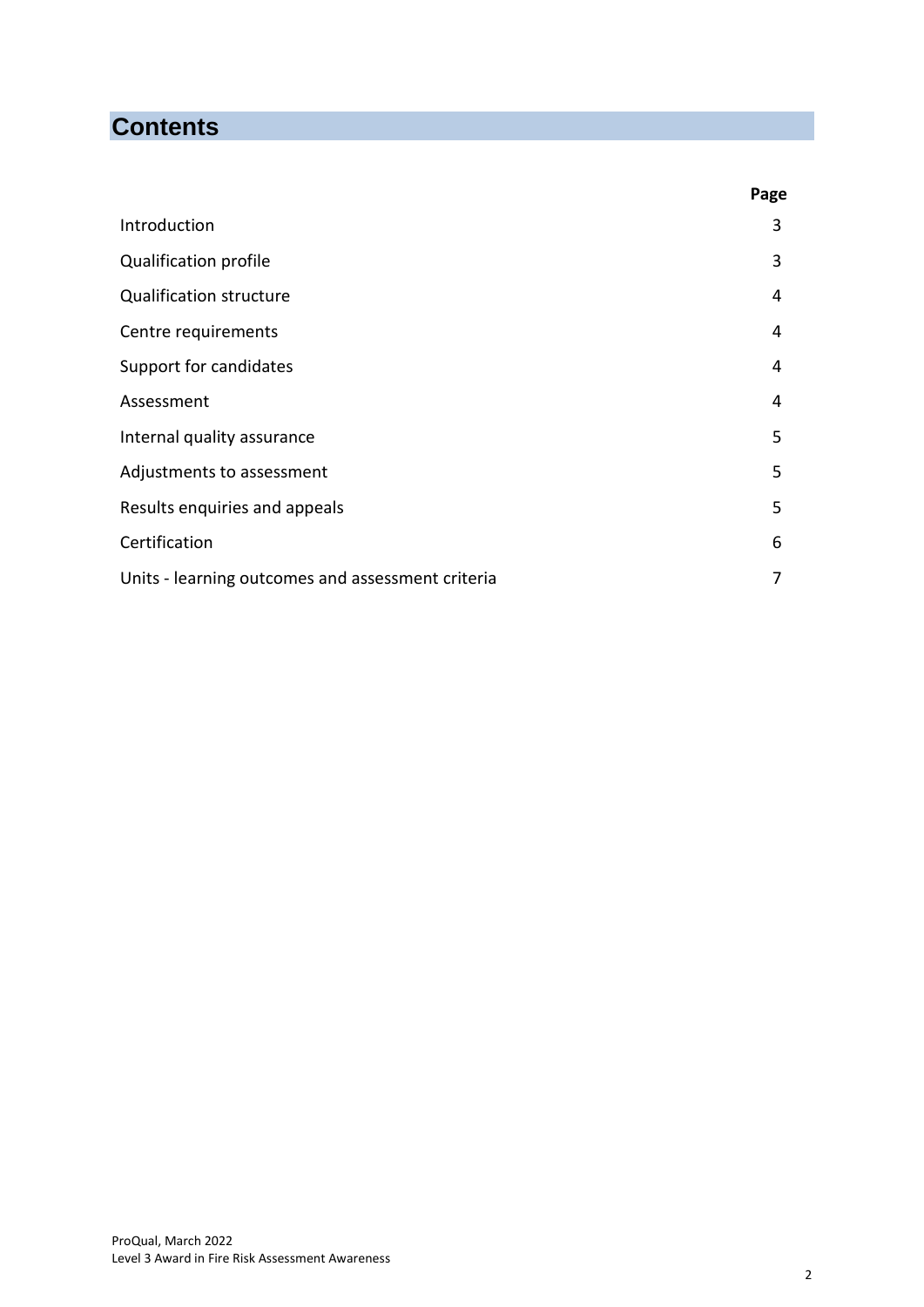## **Introduction**

The ProQual Level 3 Award in Fire Risk Assessment Awareness provides a nationally recognised industry specific qualification for candidates who have a responsibility in dealing with fire safety related tasks in their work area. There are no specific qualifications required for entry on to this qualification, but it is a natural progression from the achievement of a Level 2/3 course and/or qualification in Fire Door Installation, Fire Door Inspection & Fire Compartmentation.

The awarding body for this qualification is ProQual Awarding Body [\(www.proqualab.com\)](http://www.proqualab.com/) and the regulatory body is the Office of Qualifications and Examinations Regulation (Ofqual). The qualification has been accredited onto the Regulated Qualifications Framework (RQF) and is published on Ofqual's Register of Qualifications.

# **Qualification Profile Level 3 Award in Fire Risk Assessment Awareness**

| <b>Qualification title</b>      | <b>ProQual Level 3 Award in Fire Risk Assessment Awareness</b>                                                      |
|---------------------------------|---------------------------------------------------------------------------------------------------------------------|
| Ofqual qualification number     | 610/0780/8                                                                                                          |
| Level                           | 3                                                                                                                   |
| <b>Total Qualification Time</b> | 30 hours (20 GLH)                                                                                                   |
| Assessment                      | Pass or fail<br>Internally assessed and verified by centre staff<br>External quality assurance by ProQual verifiers |
| <b>Qualification start date</b> | 11/4/2022                                                                                                           |
| Qualification end date          |                                                                                                                     |

### **Entry Requirements**

Centres should carry out an **initial assessment** of candidate skills and knowledge to identify any gaps and help plan the assessment.

# **Qualification Structure**

To achieve the qualification candidates must complete one Mandatory unit.

| <b>Mandatory Unit</b> |                                |       |            |
|-----------------------|--------------------------------|-------|------------|
| Unit Ref.             | <b>Title</b>                   | Level | <b>GLH</b> |
| M/650/2208            | Fire Risk Assessment Awareness |       |            |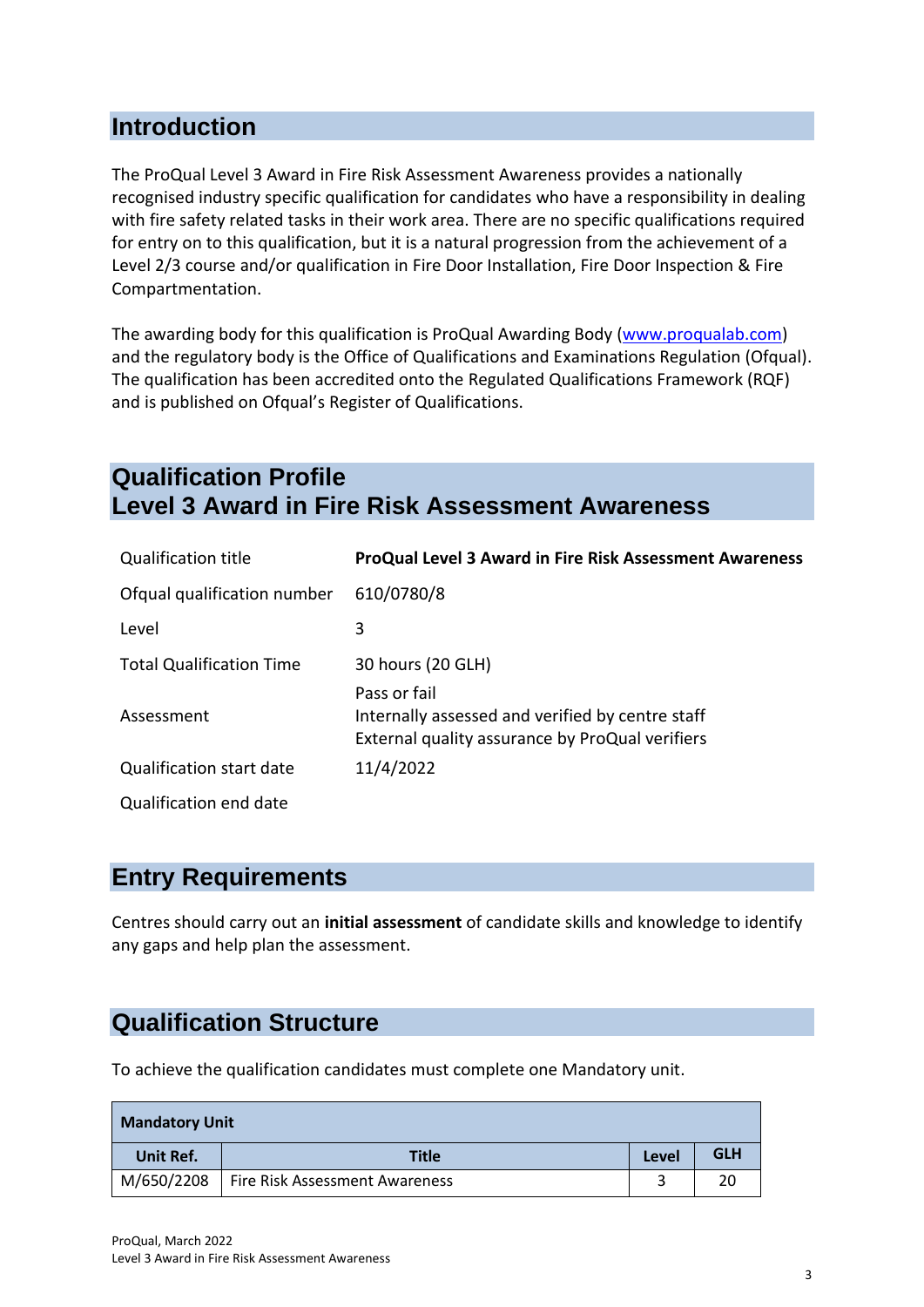## **Centre Requirements**

Centres must be approved to offer this qualification. If your centre is not approved please complete and submit form **ProQual Additional Qualification Approval Application**.

### **Staff**

Staff delivering this qualification must be appropriately qualified and/or occupationally competent.

### **Assessors/Internal Quality Assurance**

Assessors must have verifiable, current industry experience and a sufficient depth of relevant occupational expertise and knowledge, and must use a combination of assessment methods.

Assessors and internal quality assurance verifiers for competence-based units or qualifications will normally need to hold appropriate assessor or internal quality assurance qualifications.

## **Support for Candidates**

Materials produced by centres to support candidates should:

- enable them to track their achievements as they progress through the learning outcomes and assessment criteria;
- provide information on where ProQual's policies and procedures can be viewed;
- provide a means of enabling Internal and External Quality Assurance staff to authenticate evidence

### **Assessment**

This qualification is competence-based, candidates must demonstrate the level of competence described in the unit. Assessment is the process of measuring a candidate's skill, knowledge and understanding against the standards set in the qualification.

The qualification must be assessed by an appropriately experienced and qualified assessor, and internally quality assured.

Each candidate is required to demonstrate their achievement of all of the learning outcomes and assessment criteria through an appropriate assessment method.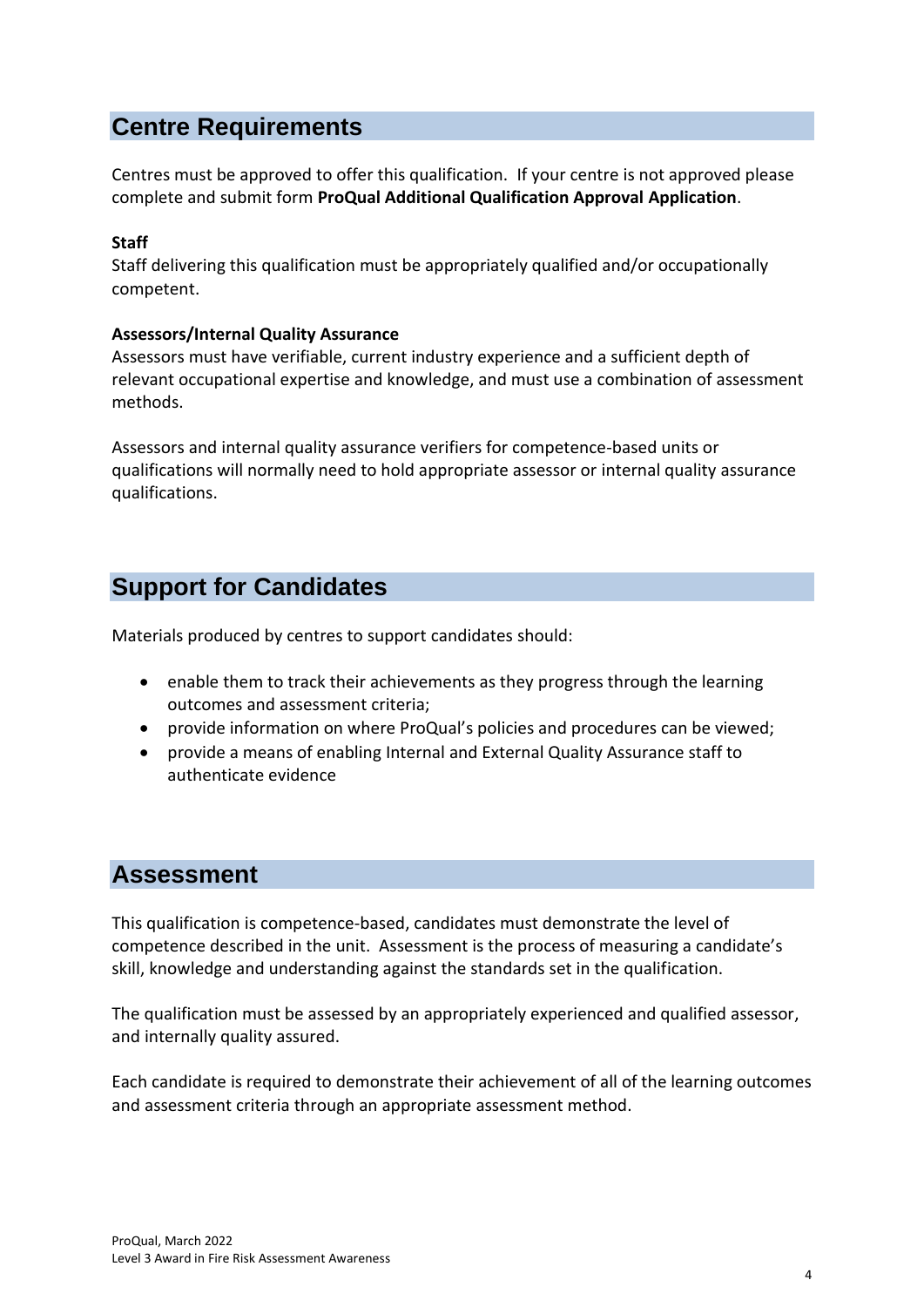**Learning outcomes** set out what a candidate is expected to know, understand or be able to do.

**Assessment criteria** specify the standard a candidate must meet to show the learning outcome has been achieved.

Learning outcomes and assessment criteria can be found from page 7.

## **Internal Quality Assurance**

An internal quality assurance verifier confirms that assessment decisions made in centres are made by competent and qualified assessors, that they are the result of sound and fair assessment practice and that they are recorded accurately and appropriately.

## **Adjustments to Assessment**

Adjustments to standard assessment arrangements are made on the individual needs of candidates. ProQual's Reasonable Adjustments Policy and Special Consideration Policy sets out the steps to follow when implementing reasonable adjustments and special considerations and the service that ProQual provides for some of these arrangements.

Centres should contact ProQual for further information or queries about the contents of the policy.

# **Results Enquiries and Appeals**

All enquiries relating to assessment or other decisions should be dealt with by centres, with reference to ProQual's Enquiries and Appeals Procedures.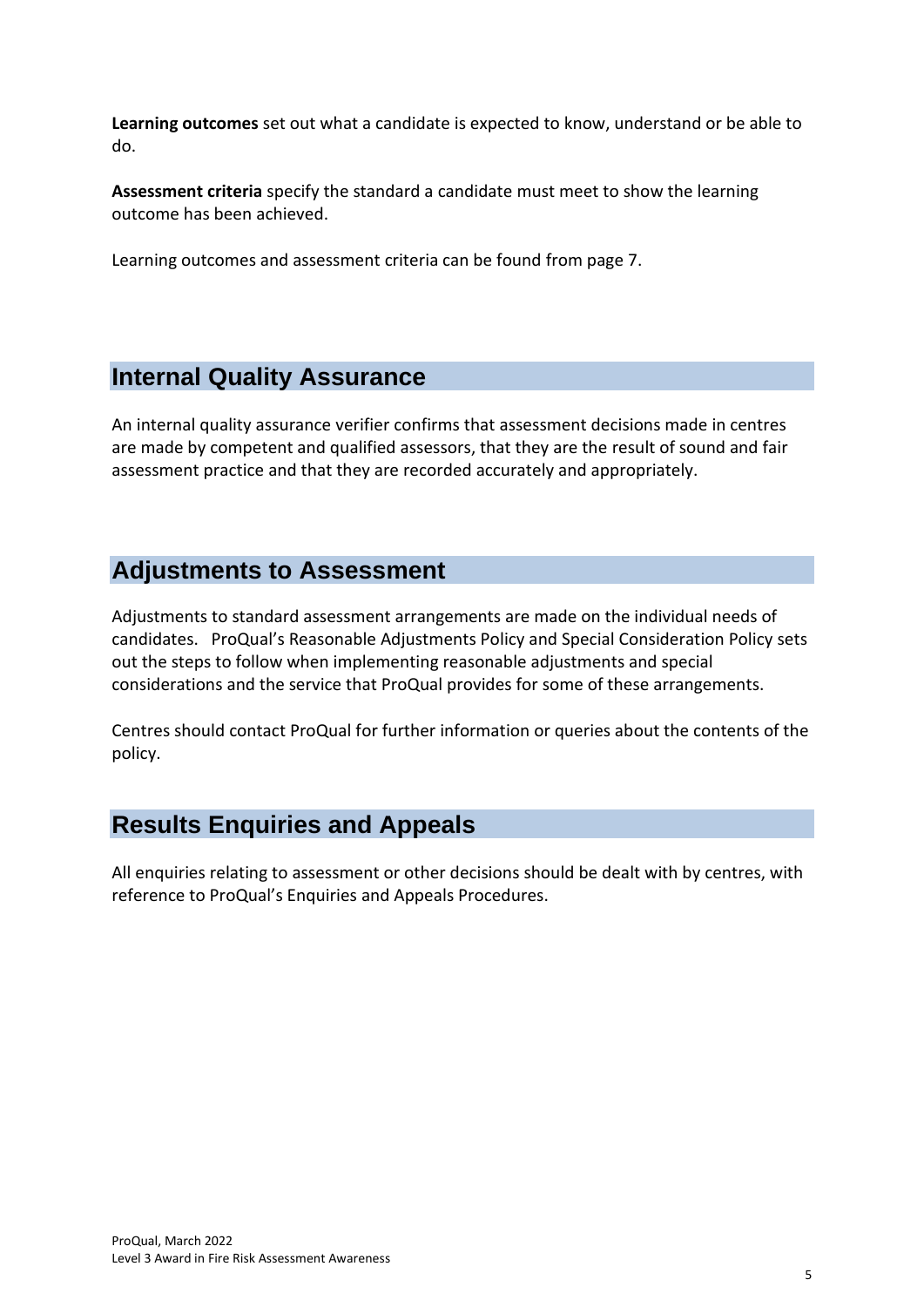## **Certification**

Candidates who achieve the requirements for this qualification will be awarded:

- A certificate listing all units achieved, and
- A certificate giving the full qualification title -

### **ProQual Level 3 Award in Fire Risk Assessment Awareness**

#### **Claiming certificates**

Centres may claim certificates for candidates who have been registered with ProQual and who have successfully achieved the qualification. All certificates will be issued to the centre for successful candidates.

#### **Unit certificates**

If a candidate does not achieve all of the units required for a qualification, the centre may claim a unit certificate for the candidate which will list all of the units achieved.

### **Replacement certificates**

If a replacement certificate is required a request must be made to ProQual in writing. Replacement certificates are labelled as such and are only provided when the claim has been authenticated. Refer to the Fee Schedule for details of charges for replacement certificates.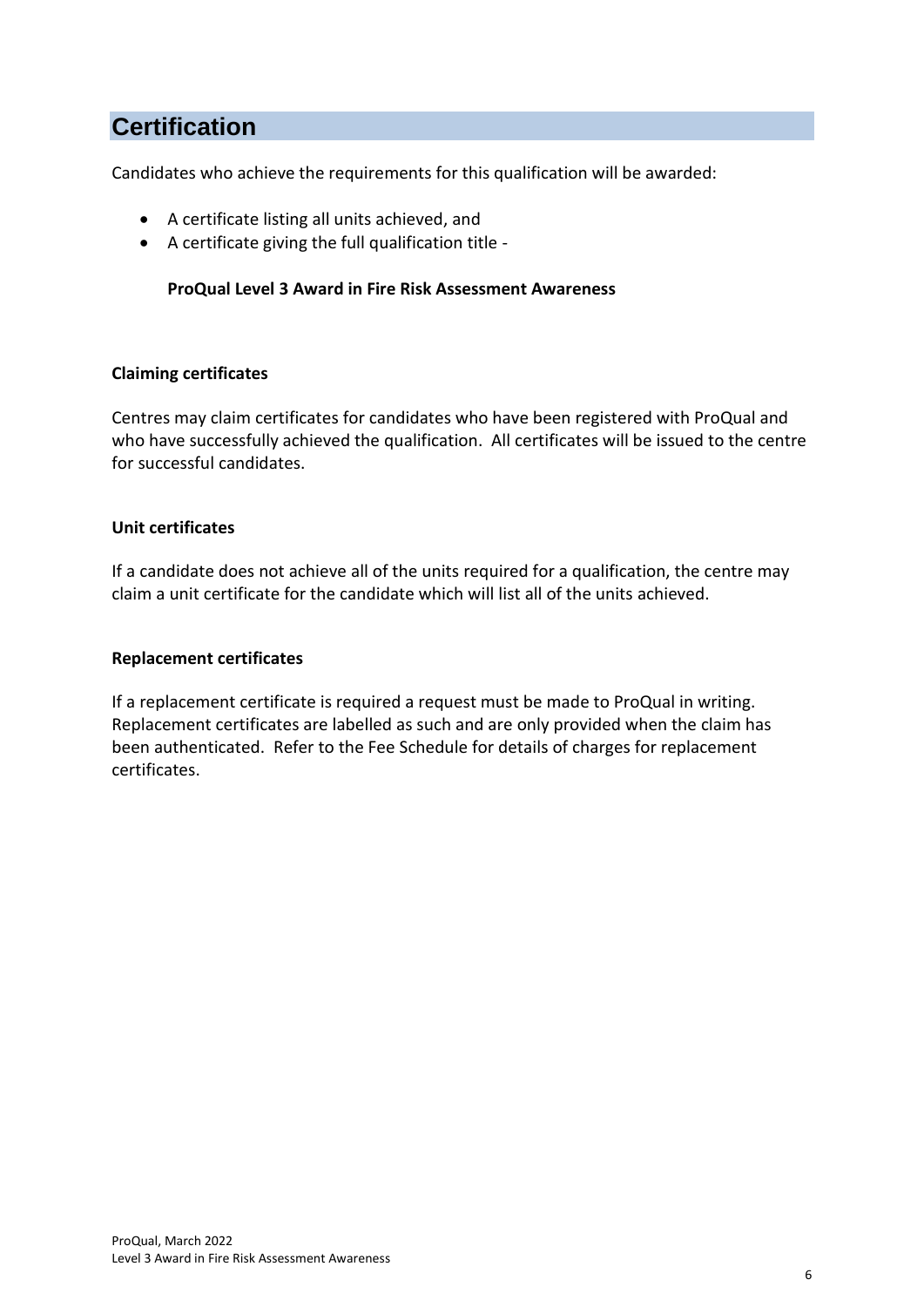| <b>Unit M/650/2208</b>                                                                                                                |                                                                                                                                                                                                                                                                                                                                                                                                                                                                                                                                                                                                                                                                                                                                                                                                                                                                                                 |  |
|---------------------------------------------------------------------------------------------------------------------------------------|-------------------------------------------------------------------------------------------------------------------------------------------------------------------------------------------------------------------------------------------------------------------------------------------------------------------------------------------------------------------------------------------------------------------------------------------------------------------------------------------------------------------------------------------------------------------------------------------------------------------------------------------------------------------------------------------------------------------------------------------------------------------------------------------------------------------------------------------------------------------------------------------------|--|
| <b>Fire Risk Assessment Awareness</b>                                                                                                 |                                                                                                                                                                                                                                                                                                                                                                                                                                                                                                                                                                                                                                                                                                                                                                                                                                                                                                 |  |
| <b>Learning outcomes</b><br>The learner will:                                                                                         | <b>Assessment criteria</b><br>The learner can:                                                                                                                                                                                                                                                                                                                                                                                                                                                                                                                                                                                                                                                                                                                                                                                                                                                  |  |
| 1. Understand how to assess<br>the risk of fire in the built<br>environment                                                           | 1.1 Demonstrate knowledge and understanding of the<br>principles and practices of how to identify fire risks in a<br>building.<br>1.2 Describe relevant and current best fire safety practices.<br>1.3 Describe how the principles and fire risk management<br>relate to the protection of persons within the premises.<br>1.4 Describe how the principles and fire risk management<br>relate to the protection of persons around the premises.<br>1.5 Assess the controls in place, relevant to the occupational<br>use of a building, and make recommendations for<br>additional or improved controls and processes to maintain<br>or improve safety in the premises.<br>1.6 Compile a fire risk assessment from a given scenario.<br>1.7 Demonstrate through writing a risk assessment that clear,<br>knowledgeable and appropriate advice is given to the duty<br>holder of those premises. |  |
| Be able to reference Fire<br>2.<br>Safety Law for England and<br>Wales                                                                | 2.1 Make knowledgeable, accurate and appropriate references<br>to Fire Safety Legislation.<br>2.2 Demonstrate knowledge of the Regulatory Reform (Fire<br>Safety) Order 2015, The Fire Safety Act 2021, Approved<br>Document B and other relevant legislation.<br>2.3 Refer to appropriate Fire Safety Legislation in<br>recommendations in their Fire Risk Assessments.                                                                                                                                                                                                                                                                                                                                                                                                                                                                                                                        |  |
| Be able to reference<br>3.<br>appropriate guidance<br>documents                                                                       | 3.1 Demonstrate knowledge of the types of penalties that can<br>be initiated by relevant enforcing authorities for non-<br>compliance relating to the premises where risk assessments<br>are carried out.<br>3.2 Describe and interpret what actions enforcing authorities<br>have at their disposal.<br>3.3 Distinguish between fire safety measures required by fire<br>safety legislation and the process fire precautions required<br>by Health & Safety Legislation.                                                                                                                                                                                                                                                                                                                                                                                                                       |  |
| Understand the behaviour of<br>4.<br>fire in the built environment<br>including ignition sources of<br>fire and how to manage<br>them | 4.1 Explain the term Managing Fire Safety and its relationship<br>to Fire Risk Assessment.<br>4.2 Identify fire hazards in relation to commercial premises.<br>4.3 Identify sources of fuel, oxygen and ignition in relation to<br>fire including:<br>Electrical installation and appliances<br>Lightening<br>Cooking<br>Heating and Lighting<br>Smoking<br><b>Overheating Machinery</b><br>Spontaneous ignition<br><b>Hot Works</b><br>Stored paper and cardboard<br>Furniture, fixtures and fittings                                                                                                                                                                                                                                                                                                                                                                                          |  |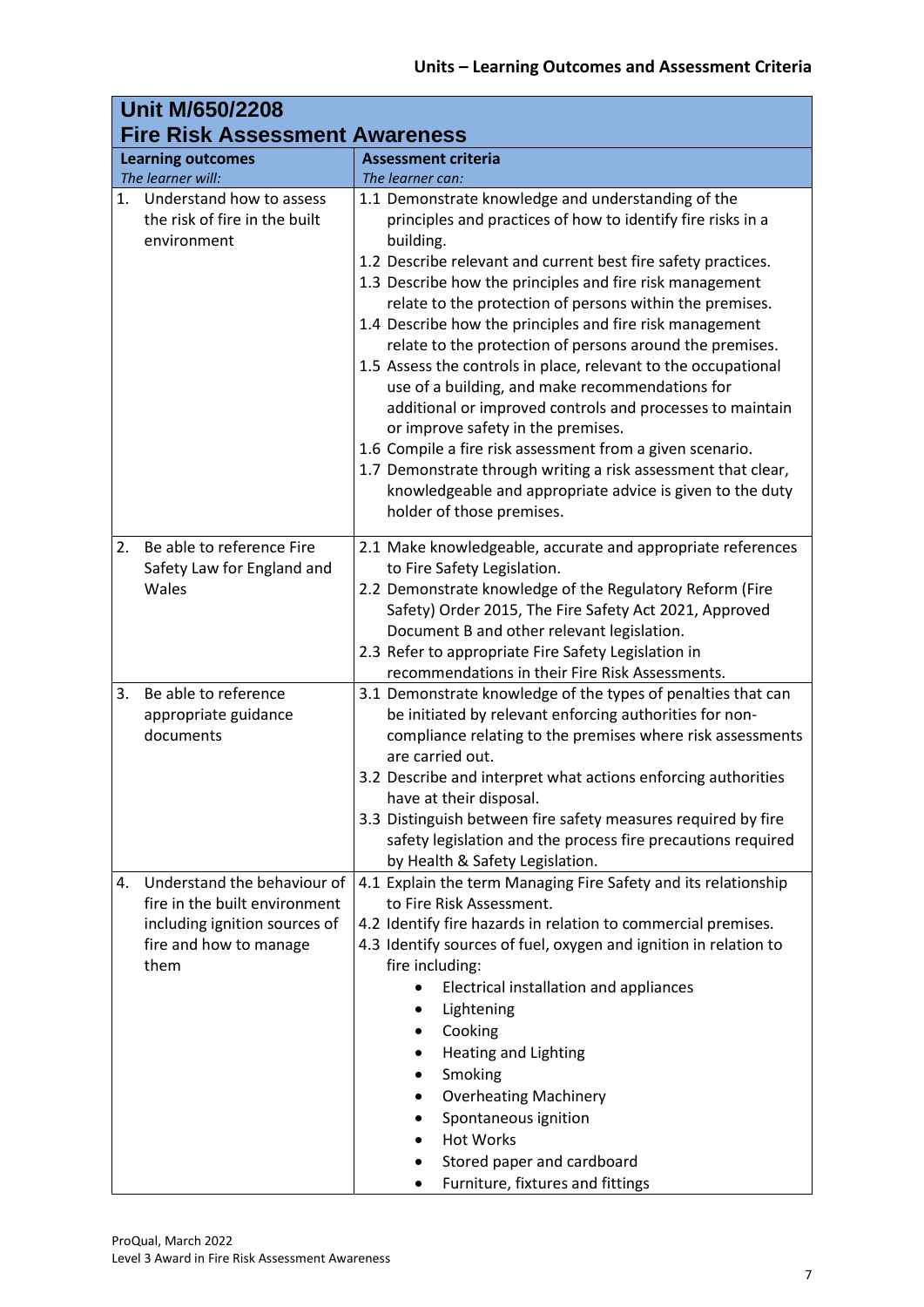|    |                              | 4.4 Explain the 4 stages of fire.                                    |
|----|------------------------------|----------------------------------------------------------------------|
|    |                              | 4.5 Plot the Fire Flow Path.                                         |
|    |                              | 4.6 Explain and advise on Flashover potential of fire in             |
|    |                              | premises.                                                            |
|    |                              | 4.7 Explain the causes and potential causes of Backdraft.            |
|    |                              | 4.8 Identify possible arson target areas in commercial premises.     |
| 5. | Understand the effects of    | 5.1 Identify the problems and reactions of people in regard to       |
|    | fire on people and human     | fire alarms and signals in fire evacuations.                         |
|    | behaviour in fire situations | 5.2 Recognise the elements of a building fire and what is            |
|    |                              | involved in a building fire event.                                   |
|    |                              | 5.3 Recognise the behaviour of people as they interact with the      |
|    |                              | environment, building and others during a fire event.                |
|    |                              | 5.4 Explain the Phases of a Building Evacuation taking in to         |
|    |                              | account the behaviours of people involved.                           |
|    |                              | 5.5 Describe human behaviour in a fire situation.                    |
|    |                              | 5.6 Describe the 9 factors considered to create the model of         |
|    |                              | human behaviour in a fire evacuation situation.                      |
|    |                              | 5.7 Use pre-determined human behaviour analysis to assist in         |
|    |                              | the advice given in a written fire risk assessment.                  |
| 6. | Understand means of          | 6.1 Explain why all persons within the premises should be            |
|    | escape                       | able to reach ultimate safety in a fire evacuation - aided or        |
|    |                              | unaided without Fire Rescue services(FRS) assistance.                |
|    |                              | 6.2 Explain why any Emergency Plan for the premises must be          |
|    |                              | compatible with the normal everyday use of premises.                 |
|    |                              | 6.3 Explain the principles relating to alternative escape            |
|    |                              | routes, dead ends and single directions of escape.                   |
|    |                              | 6.4 Explain the principles relating to horizontal and vertical       |
|    |                              | means of escape.                                                     |
|    |                              | 6.5 Explain where phased evacuation would be used.                   |
|    |                              | 6.6 Explain where silent alarms would be used and why.               |
|    |                              | 6.7 Explain the reasons and principles where and why 'stay           |
|    |                              | put' and 'refuge areas' would be used.                               |
|    |                              | 6.8 Explain the principles relating to fire escape routes, the       |
|    |                              | adequate numbers and dimensions of routes and exits.                 |
|    |                              | 6.9 Differentiate between relative and ultimate places of<br>safety. |
|    |                              | 6.10 Calculate and describe the reasons for escape travel            |
|    |                              | distances.                                                           |
|    |                              | 6.11 Measure escape travel distances.                                |
|    |                              | 6.12 Explain the precautions needed to ensure smooth, clear          |
|    |                              | escape from fire situations in premises.                             |
|    |                              | 6.13 Describe what a protected escape route is.                      |
|    |                              | 6.14 Describe the relationship of fire detection systems and         |
|    |                              | the means of escape.                                                 |
|    |                              | 6.15 Describe how smoke detection and smoke control                  |
|    |                              | systems assist in means of escape.                                   |
|    |                              | 6.16 Describe the appropriate and necessary fire safety and          |
|    |                              | evacuation related signage and its maintenance.                      |
|    |                              | 6.17 Describe the provision of emergency lighting, its function      |
|    |                              | and maintenance needs.                                               |
|    |                              | 6.18 Describe how, and how regular emergency lighting is             |
|    |                              | tested and maintained.                                               |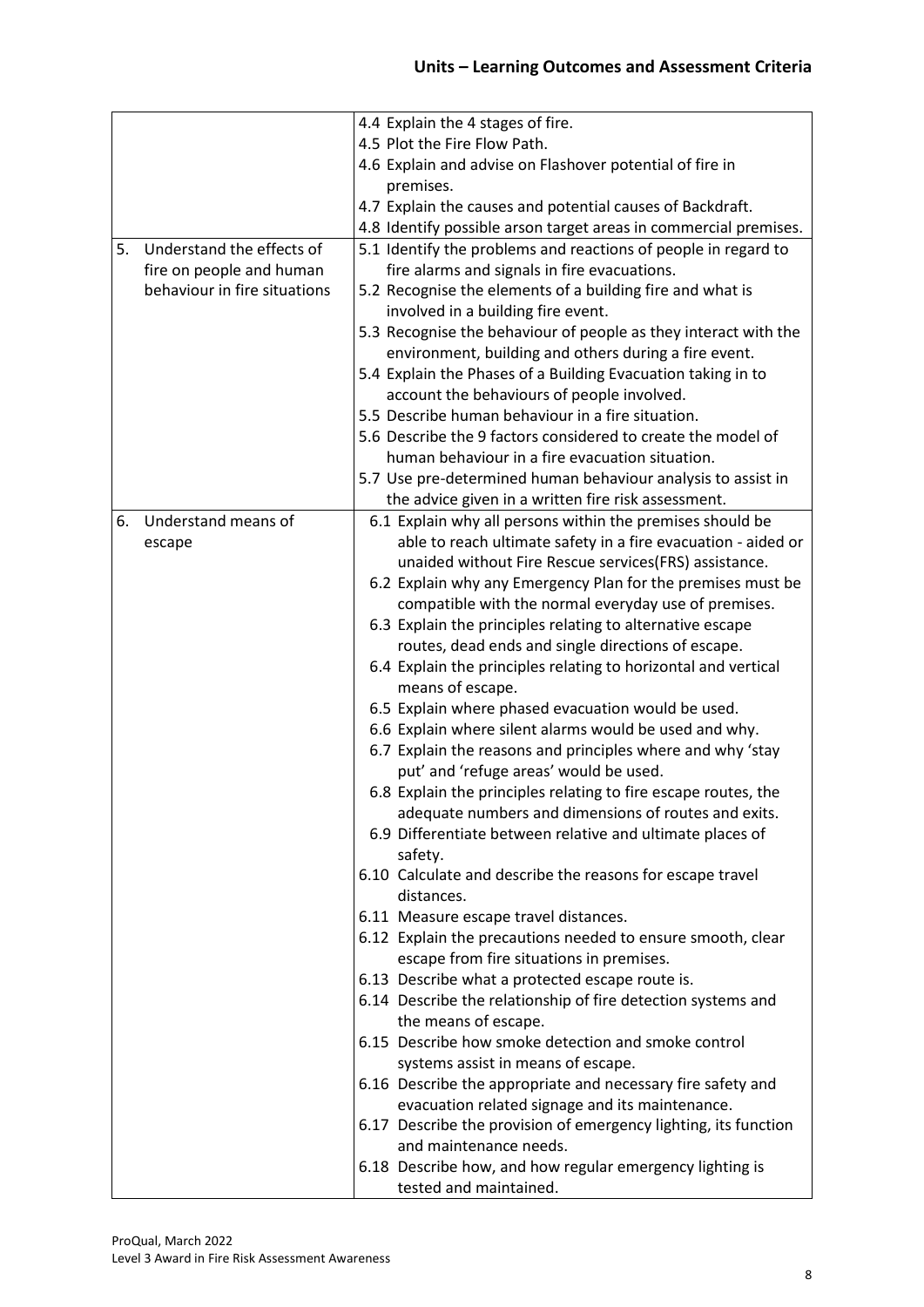|    |                            | 6.19 Describe the procedures and methods used for assisted                                             |
|----|----------------------------|--------------------------------------------------------------------------------------------------------|
|    |                            | evacuation, including the training of staff in emergency                                               |
|    |                            | situations, procedures and use of appropriate and                                                      |
|    |                            | specialised equipment to aid the evacuation.                                                           |
| 7. | Understand fire prevention | 7.1 Demonstrate knowledge of and apply the appropriate                                                 |
|    |                            | principle of fire prevention.                                                                          |
|    |                            | 7.2 Identify the different types of fire hazards.                                                      |
|    |                            | 7.3 Describe the different types of fire hazards and how to                                            |
|    |                            | eliminate or remove those hazards.                                                                     |
|    |                            | 7.4 Evaluate the fire risk and advise/consider the appropriate                                         |
|    |                            | method of managing the risk.                                                                           |
|    |                            | 7.5 Explain the outcomes in function of the property in relation<br>to fire risks if they are removed. |
|    |                            | 7.6 Explain the term 'as low as reasonably practicable' (ALARP)                                        |
|    |                            | 7.7 Describe how ALARP should be proportionately applied to<br>fire risks in premises.                 |
|    |                            | 7.8 Demonstrate, through writing an on-site Fire Risk                                                  |
|    |                            | Assessment, the hierarchy of hazard removal, hazard                                                    |
|    |                            | reduction.                                                                                             |
|    |                            | 7.9 Explain which appropriate protective measures should be                                            |
|    |                            | implemented if the fire risk hazard cannot be reduced to an                                            |
|    |                            | acceptable level.                                                                                      |
|    |                            | 7.10 Advise, through writing an on-site Fire Risk Assessment                                           |
|    |                            | how to maintain the changes/advice of changes and the                                                  |
|    |                            | use, structure and the layout of premises that those                                                   |
|    |                            | changes affect.                                                                                        |
|    |                            |                                                                                                        |
| 8. | Understand fire protection | <b>Passive Fire Protection</b>                                                                         |
|    | (Passive fire systems,     | <b>Fire doors and furniture</b>                                                                        |
|    | compartmentation and       | 8.1 Explain the importance of correctly fitting fire doors, and                                        |
|    | Active fire systems)       | the required tolerances for those fire doors in relation to                                            |
|    |                            | the gaps around the leaf and door frame.                                                               |
|    |                            | 8.2 Explain the reason for intumescent fire and smoke seals in                                         |
|    |                            | fire rated fire doors.                                                                                 |
|    |                            | 8.3 Identify the condition of fire and smoke seals on fire rated                                       |
|    |                            | doors.                                                                                                 |
|    |                            | 8.4 Explain the requirements of the correct fire rated<br>ironmongery used on fire rated doors.        |
|    |                            | 8.5 Explain the need for self-closing devices on fire rated doors,                                     |
|    |                            | how they should operate and the frequency of testing the                                               |
|    |                            | door closers.                                                                                          |
|    |                            | 8.6 Locate and identify Third Party Certification for the fire                                         |
|    |                            | rated door.                                                                                            |
|    |                            | 8.7 Explain the operation of hold open devices, where they                                             |
|    |                            | should be used and check their functionality.                                                          |
|    |                            | 8.8 Identify any techniques for upgrading or changing the                                              |
|    |                            | certified fire rated doors such as:                                                                    |
|    |                            | Painting fire doors<br>$\bullet$                                                                       |
|    |                            | Using intumescent paints for fire safety<br>٠                                                          |
|    |                            | Replacing ironmongery like for like and the legal<br>٠                                                 |
|    |                            | implications of not doing so<br>Cutting in a letterbox or other invasive work on a<br>$\bullet$        |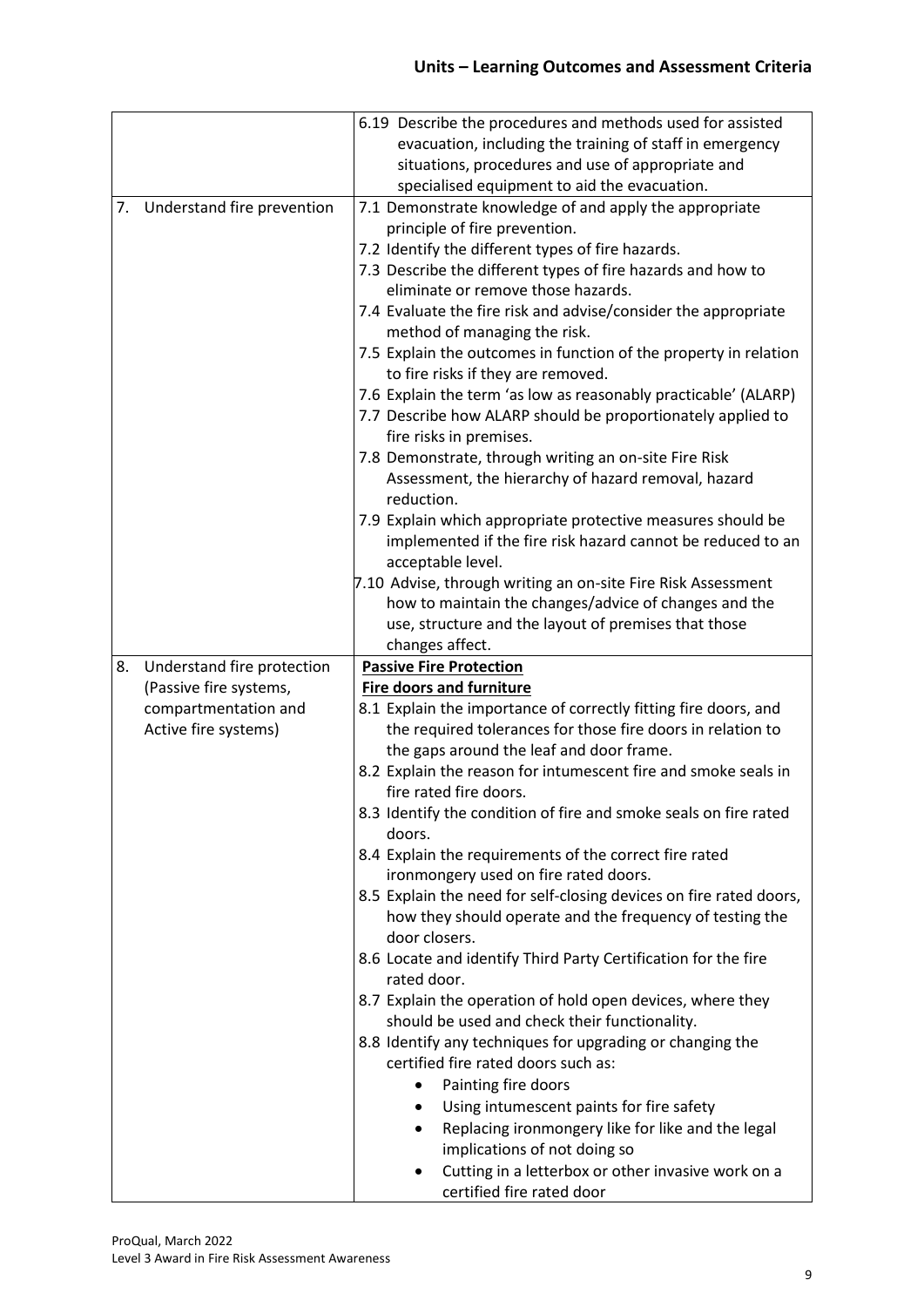| Screwing door numbers and signs on to fire rated<br>$\bullet$                                                                |
|------------------------------------------------------------------------------------------------------------------------------|
| doors                                                                                                                        |
| When to advise replacement of fire rated doors                                                                               |
| and/or its ironmongery                                                                                                       |
| <b>Fire resistant glazing</b>                                                                                                |
| 8.9 Identify the location of fire-resistant glazing in a building,                                                           |
| including fire rated doors.                                                                                                  |
| 8.10 Explain the different types of fire-resistant glazing, its                                                              |
| limitations and different applications in construction                                                                       |
| 8.11 Explain how the fire resistance of glazing can be                                                                       |
| compromised and the effects of that damage on its fire                                                                       |
| resisting abilities                                                                                                          |
| <b>Fire-resisting dampers (intumescent or mechanical)</b>                                                                    |
| 8.12 Demonstrate knowledge of their operation, how often                                                                     |
| they are checked (from maintenance records)                                                                                  |
| 8.13 Describe their operation as part of the smoke control                                                                   |
| system (from maintenance records)                                                                                            |
| <b>Fire-resistant ductwork (including penetration seals)</b><br>8.14 Explain the need for penetration seals to maintain fire |
| resistance where it penetrates a fire compartment and/or                                                                     |
| fire resisting walls/floors                                                                                                  |
| 8.15 Identify unsuitable repairs and advise on correction of                                                                 |
| those repairs                                                                                                                |
| 8.16 Visually inspect the penetration seal and advise on its                                                                 |
| condition                                                                                                                    |
| <b>Fire resisting walls including curtain walls</b>                                                                          |
| 8.17 Explain the significance of their role in protecting escape                                                             |
| routes, delaying the effects of fire penetration in order to                                                                 |
| protect life                                                                                                                 |
| 8.18 Identify damage that might compromise the effectiveness                                                                 |
| of a compartmentation wall or curtain wall                                                                                   |
| 8.19 Advise on effective repairs to any damage identified to<br>maintain the integrity of the compartment function of the    |
| walls                                                                                                                        |
| <b>Active fire protection</b>                                                                                                |
| <b>Fire detection and alarms</b>                                                                                             |
| 8.20 Explain the different fire detection alarms and the fire                                                                |
| risks they are manufactured for                                                                                              |
| 8.21 Explain how fire detection systems interlink with other                                                                 |
| systems and why                                                                                                              |
| 8.22 Demonstrate knowledge of the available adaptations to                                                                   |
| the system for deaf and hard of hearing people                                                                               |
| 8.23 Explain the frequency and routine maintenance and                                                                       |
| testing                                                                                                                      |
| <b>Emergency escape lighting</b>                                                                                             |
| 8.24 Describe the common forms of emergency lighting, types                                                                  |
| of operation (self-contained and central systems,<br>maintained and non-maintained)                                          |
| 8.25 Explain the relationship between emergency lighting and                                                                 |
| fire safety signage                                                                                                          |
| 8.26 Explain the frequency and type of maintenance and                                                                       |
| testing for emergency lighting                                                                                               |
|                                                                                                                              |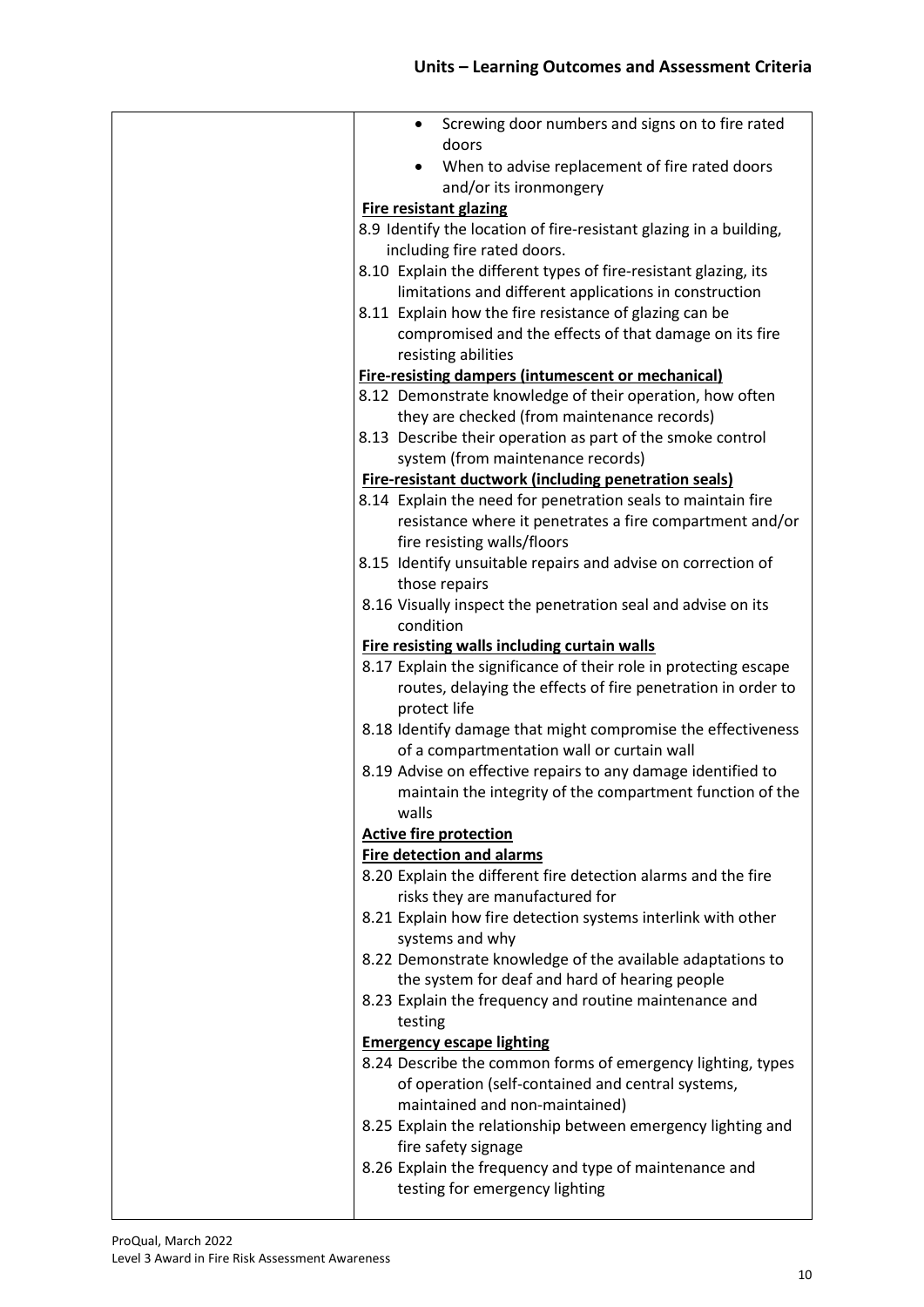|    |                              | <b>Fire-fighting equipment</b>                                                                     |
|----|------------------------------|----------------------------------------------------------------------------------------------------|
|    |                              | 8.27 Describe situations where fire-fighting equipment is                                          |
|    |                              | necessary                                                                                          |
|    |                              | 8.28 Describe the different fire extinguishers, their applications                                 |
|    |                              | and limitations                                                                                    |
|    |                              | 8.29 Demonstrate knowledge of the requirements for the                                             |
|    |                              | selection, siting and provision for fire-fighting equipment                                        |
|    |                              | <b>Fire suppression systems</b>                                                                    |
|    |                              | 8.30 Describe the types of fire suppression systems                                                |
|    |                              | 8.31 Explain the frequency and type of testing and                                                 |
|    |                              | maintenance of fire suppression systems                                                            |
|    |                              | <b>Smoke control systems</b>                                                                       |
|    |                              | 8.32 Describe the types of smoke control systems                                                   |
|    |                              | 8.33 Explain the frequency and type of testing and                                                 |
|    |                              | maintenance of smoke control systems                                                               |
| 9. | Understand the               | 9.1 Advise what is required for a Fire Safety Evacuation Plan for                                  |
|    | management of fire safety in | premises                                                                                           |
|    | the built environment        | 9.2 Describe what information and the need for an Emergency                                        |
|    |                              | Response Plan for premises                                                                         |
|    |                              | 9.3 Describe how mobility and other disability limitations of                                      |
|    |                              | people using the building can affect the evacuation strategy                                       |
|    |                              | 9.4 Describe how children and the elderly using the building<br>can affect the evacuation strategy |
|    |                              | 9.5 Describe how premises used for sleeping or people                                              |
|    |                              | otherwise unable to escape unaided using the building can                                          |
|    |                              | affect the evacuation strategy                                                                     |
|    |                              |                                                                                                    |
|    |                              | 9.6 Describe what Personal Emergency Evacuation Plans<br>(PEEP's) are                              |
|    |                              | 9.7 Describe evacuation strategies including simultaneous                                          |
|    |                              | evacuation, phased evacuation, progressive horizontal                                              |
|    |                              | evacuation, zoned evacuation.                                                                      |

# **Assessment**

There must be valid, authentic and sufficient for all the assessment criteria. However, one piece of evidence may be used to meet the requirements of more than one learning outcome or assessment criterion.